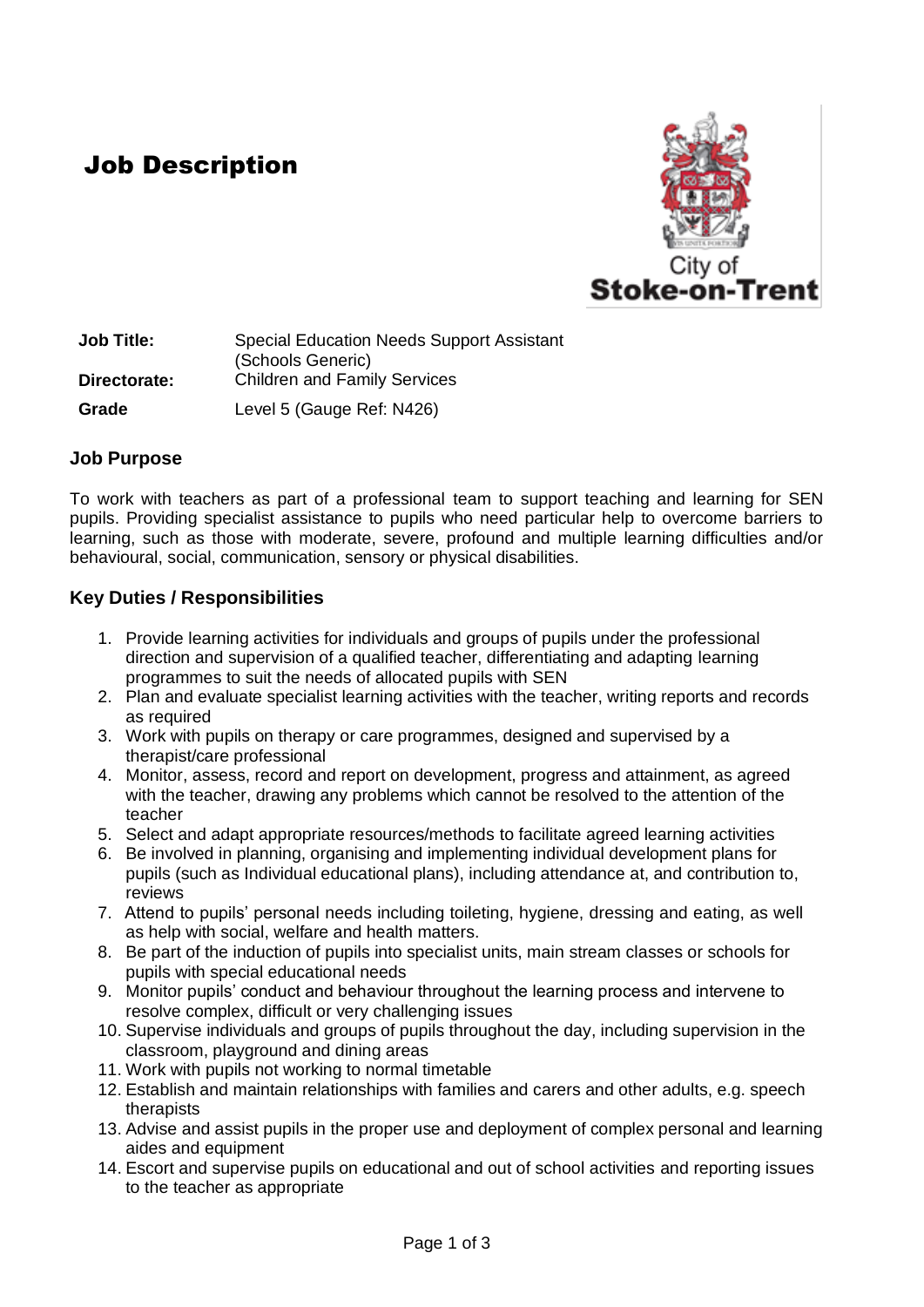- 15. Be responsible for the preparation, maintenance and control of stocks of materials and resources
- 16. Administer medication in accordance with an agreed plan under direction of healthcare practitioner and following appropriate training
- 17. Any other duties appropriate to the post.